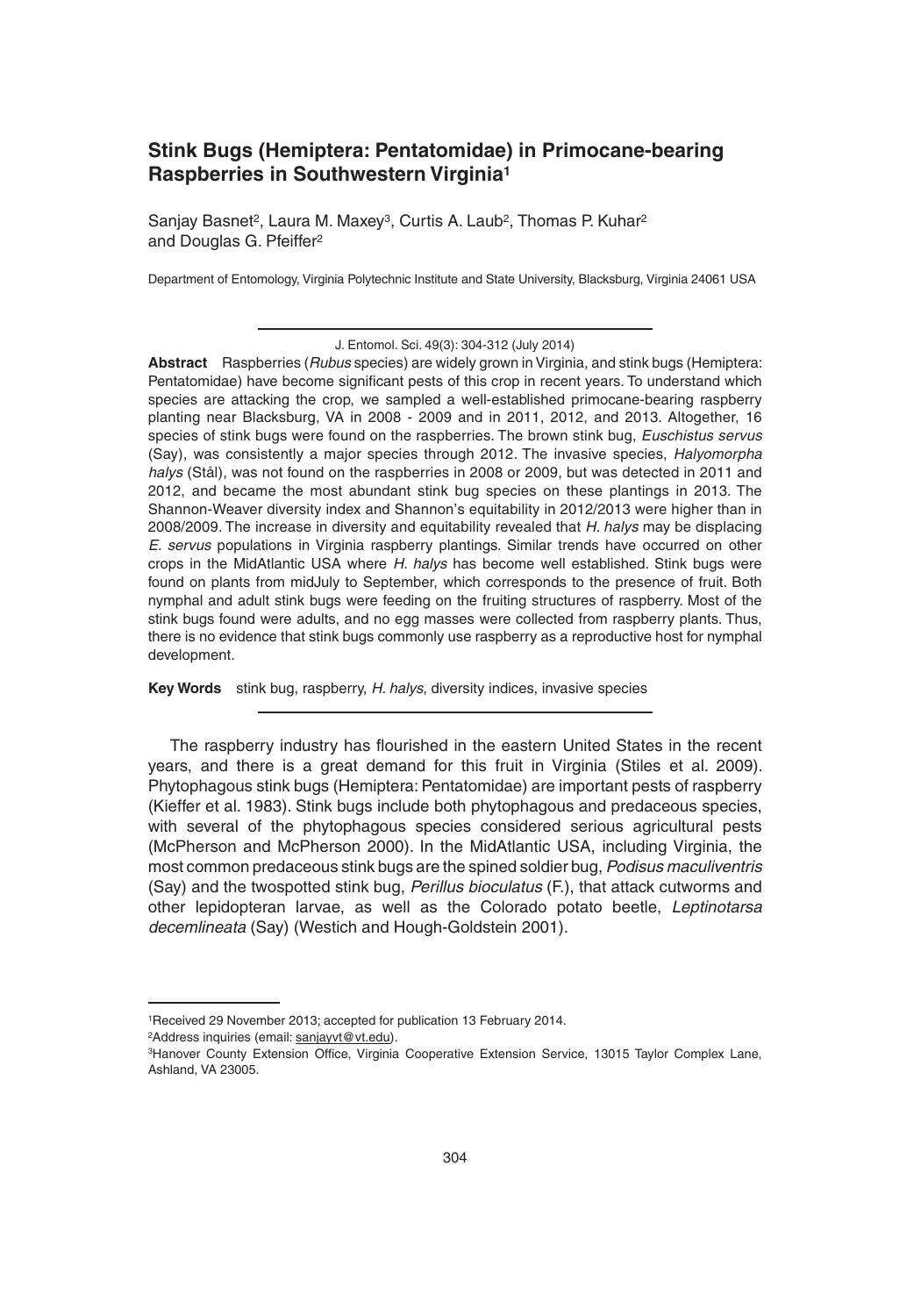Phytophagous stink bugs are more diverse and abundant than predatory species. Most species prefer to feed on seeds and immature fruits of an array of plants (Panizzi and Corrêa-Ferreira 1997) and also are found feeding in stems, petioles, foliage, and flowers (McPherson et al. 1994). Hoffman (1971) reported 26 genera of stink bugs in Virginia. Historically, the important stink bug species in the state have been the brown stink bug, *Euschistus servus* (Say), and the green stink bug, *Chinavia* (*Acrosternum*) *hilaris* (Say) (Hoffman 1971, Kamminga et al. 2009a, b, Koppel et al. 2009, Day et al. 2011). Both of these species are polyphagous and attack a range of crops including soybeans, cotton, corn, fruiting vegetables, and tree fruit (McPherson and McPherson 2000). The harlequin bug, *Murgantia histrionica* (Hahn), is also a significant pest in Virginia but feeds predominately on brassicaceous vegetables (Wallingford et al. 2011). The species complex of the stink bugs varies greatly with respect to geographical location and cropping systems (Hoffman 1971, McPherson and McPherson 2000, Kamminga et al. 2009c, Temple et al. 2013). Very little is known about the stink bug species present on or their pest significance to raspberries. The invasive brown marmorated stink bug, *Halyomorpha halys* (Stål), that was first established around Allentown, PA in the late 1990s (Hoebeke and Carter 2003), has become established in Virginia (Day et al. 2011). However, its abundance in raspberry plantings and impact on native stink bug species has not been studied. Herein, we report the results of a multiyear survey of stink bugs on an established primocane-bearing raspberry plantings near Blacksburg, VA.

#### **Materials and Methods**

**Study site.** Research was conducted in primocane-bearing raspberry plots that were planted in 2000 at the Virginia Tech Kentland Agricultural Research Farm, near Blacksburg, VA. The raspberry plots were situated on an elevated site above the New River in southwestern Virginia (37°12.417' N, 80°35.513' W, 616 m elev.). The raspberry plantings consisted of 6 raised-bed rows and continued with a blackberry plot on one end. The primocane-bearing raspberry cultivars included 'Anne', 'Autumn Bliss', 'Autumn Britten', 'Caroline', 'Dinkum', 'Fall Gold', 'Heritage', 'Himbo Top', 'Josephine', 'Nova' and 'Prelude'. These included both early-bearing and late-bearing varieties. Each cultivar plot was 6.2 m long and 1.0 m wide; rows were 3.0 m apart. An apple orchard on the west, woods on the north, and the pasture on the east and south bordered the raspberry and blackberry plot.

**Species composition.** In each year, stink bugs were sampled by gently shaking the plants over a 71 cm2 beat sheet (Bioquip, Rancho Dominguez, CA). In 2008 and 2009, sampling was conducted in 8 randomly-selected  $6.2 \text{ m}^2$  cultivar plots. In 2008, stink bugs were collected on 6, 16, 21, 31 August and 14 and 19 September. In 2009, stink bugs were collected on 7 and 21 July and 5, 10 and 17 August. In 2011, 2012, and 2013, we decreased the sampling time interval and area. Sampling was conducted in 1.4  $m<sup>2</sup>$ sections of 24 randomly-selected raspberry plots. In 2011, stink bugs were sampled on 27 and 30 July; 5, 19, 23, and 26 August and 2, 9, 16, and 26 September. In 2012 and 2013, raspberry was sampled from 30 June to 14 September on a weekly basis. Since the area sampled and the total number of samples collected in each year was different, we calculated the mean abundance of stink bugs per  $m<sup>2</sup>$ . Raspberry plantings were also surveyed for stink bug egg masses in 2011 - 2013. The stink bugs found on each date were collected into a vial containing alcohol and taken to the laboratory for identification using the taxonomic key in McPherson and McPherson (2000). Specimens are retained in the Department of Entomology at Virginia Tech in Blacksburg.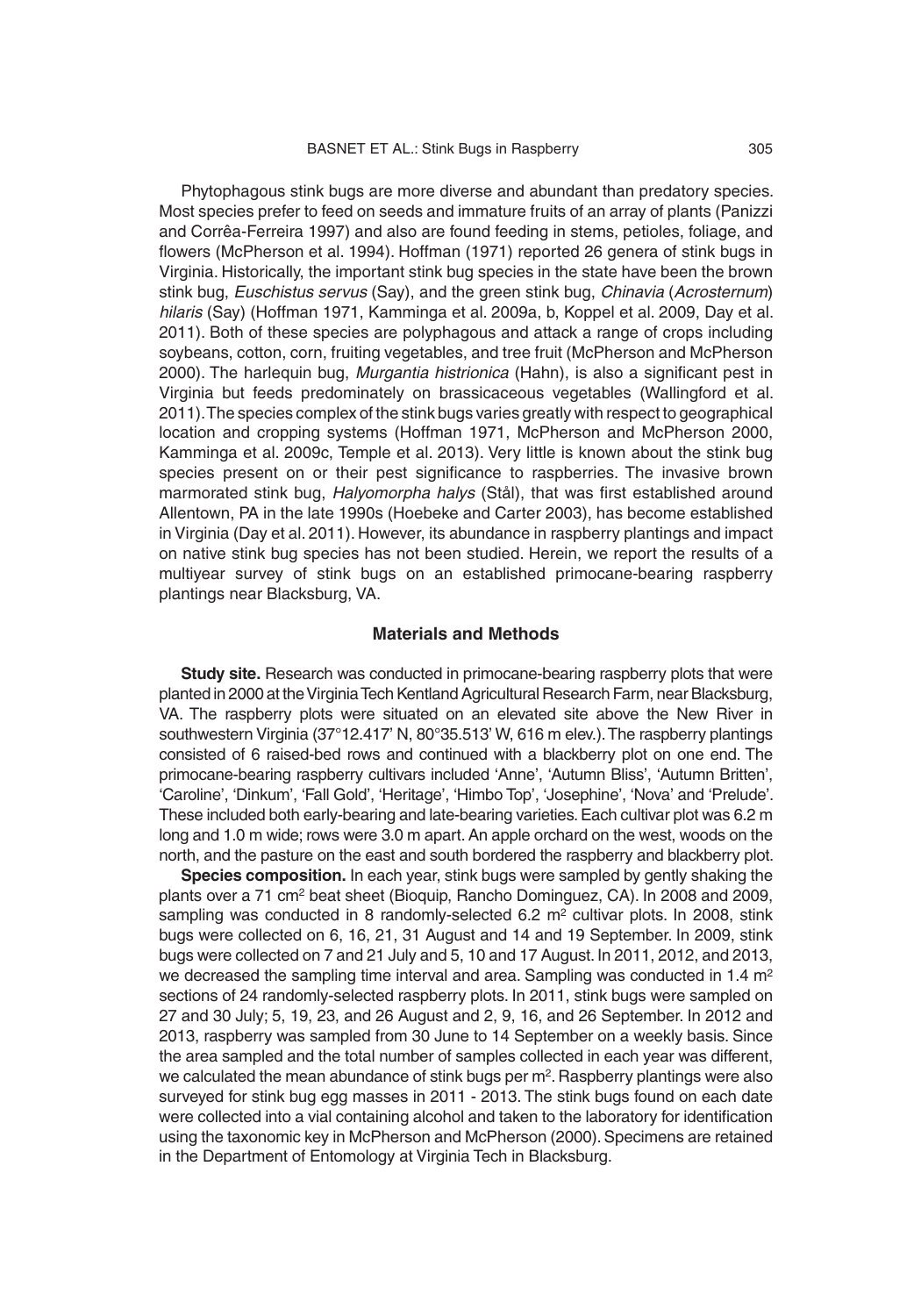**Statistical analysis.** Student *t*-tests ( $\alpha$  = 0.05) were used to compare the mean number of adults and nymphs using JMP 10 (SAS Institute, Inc. Cary, NC). Diversity indices measure the composition of species in a community, their relative abundance and richness. Shannon-Weaver diversity index (*H*') and Shannon's equitability (*EH*) are the most commonly used method for measuring species diversity in ecology (Spellerberg and Fedor 2003). Shannon-Weaver diversity index (*H* ') studies the species diversity in a community. Shannon's equitability  $(E_H)$  measures the evenness of the species in a community. The diversity index and the equitability of stink bug species for each year were calculated.

### **Results and Discussion**

In 2008, 2009, 2011 - 2013, a total of 16 species of stink bugs were collected (Table 1). Only 4 species *E. servus, C. hilaris*, *Cosmopepla lintneriana* (Kirkaldy) and *E. tristigmus* (Say), were found in all years sampled. *Euschistus servus* is listed as the most common stink bug in agricultural crops in Virginia (Hoffman 1971, Kamminga et al. 2009b, Koppel et al. 2009). The survey showed that *Euschistus* species constituted more than half of the overall stink bug composition before the introduction of *H. halys. H. halys* was not detected in 2008 or 2009, but was found in low numbers in 2011 and 2012, and became the most abundant stink bug species on raspberry in 2013. *Chinavia hilaris* is a common significant pest of fruits, vegetables and field crops in the MidAtlantic States, including Virginia (McPherson and McPherson 2000). Counts of *C. lintneriana* varied annually. *C. lintneriana* was described as an insect of minor impact in agriculture by Kamminga et al. (2009b) and not mentioned by McPherson and McPherson (2000). Some factors for *C. lintneriana* being considered a less economically important species of stink bug are its relatively small size, early season activity, and high abundance only in some years. Three species of stink bugs - *H. halys*, *Podisus maculiventris* (Say) (a predator), and *M. histrionica*, were collected in 2011, 2012, and 2013, but not in 2008 or 2009. The harlequin bug, *M. histrionica,* is a pest of crucifers (Wallingford et al. 2011). Although it had not been reported previously in raspberry plantings, a few individuals were detected from our sampling. Cruciferous plants were grown within 1 km of the sampling location, and *M*. *histrionica* may have originated from those plantings.

The Shannon-Weaver diversity index of the stink bug species was higher in 2012 or 2013 than in 2008 or 2009. There was a gradual increase in Shannon's equitability through 2012 after which it dropped slightly in 2013 (Table 2). The species in the community were more evenly distributed as the *H. halys* population increased. The sharp decline of *E. servus* and the increase in *H. halys* led to the increase in evenness in the population. Therefore, the invasive *H. halys* has made a prominent impact on the native stink bug community in raspberry.

The species richness of stink bugs and the predominant species varies with crops and geographical area. Kamminga et al. (2009a) listed 11 economically important stink bug species in the upper southern and MidAtlantic USA including *C. hilaris*, *E. quadrator* (Rolston), *E. servus*, *E. tristigmus*, *H. halys*, *M. histrionica*, *N. viridula* (L.), the rice stink bug, *Oebalus pugnax* (F.), the redbanded stink bug, *Piezodorus guildinii* (Westwood), the redshouldered stink bug, *Thyanta accerra* (McAtee), and *Thyanta custator* (F.). In southern Arkansas, Smith et al. (2009) reported 5 species of stink bugs in soybean, of which *N. viridula* was the dominant one. In Louisiana soybeans, *P. guildinii* has risen to a greater dominance in that cropping system since its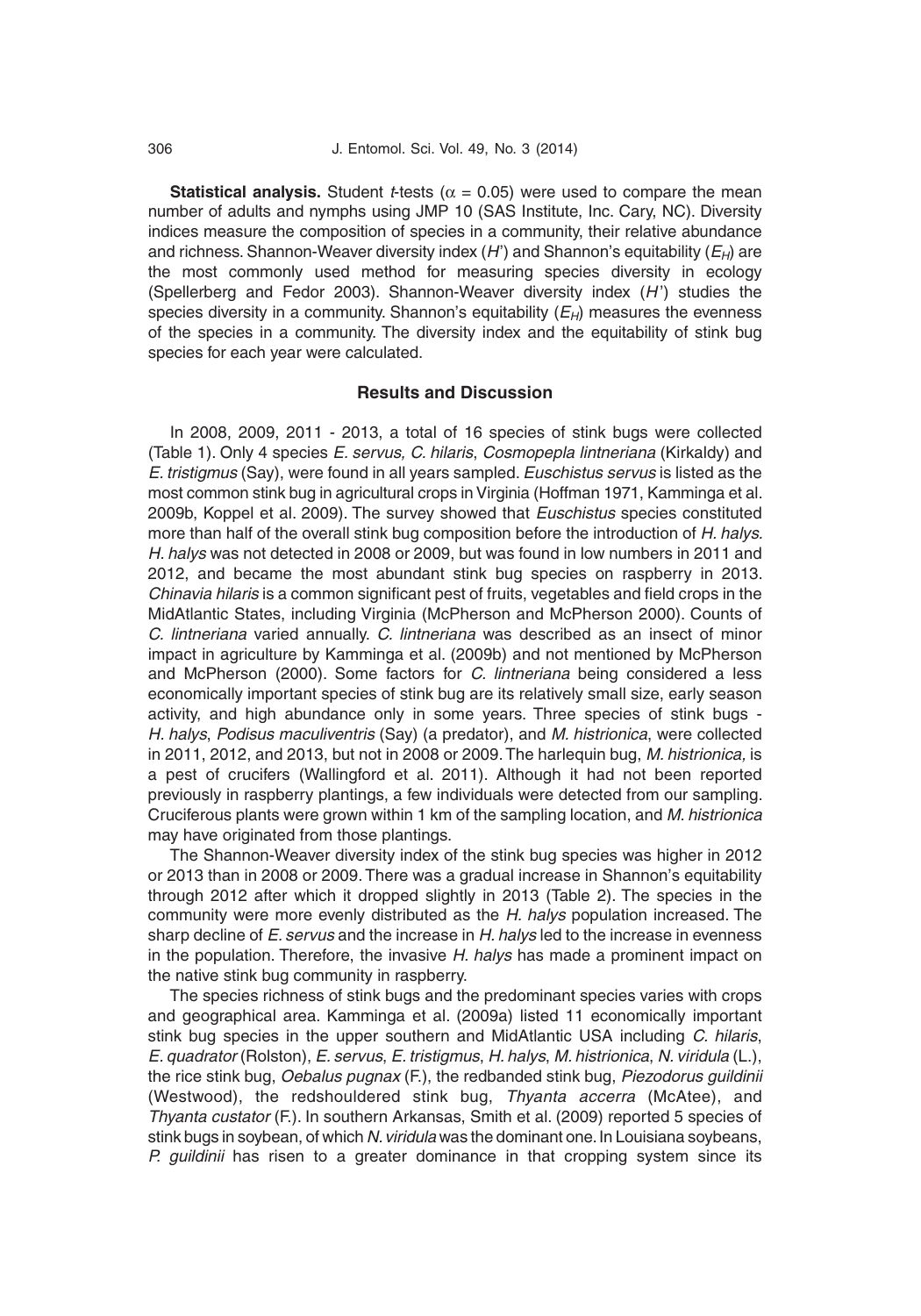|                            | <br> <br> <br>b            |                  | .<br>ג            |                |                   |                  |
|----------------------------|----------------------------|------------------|-------------------|----------------|-------------------|------------------|
| Species                    | <b>Common Name</b>         | 2008             | 2009              | <b>2011</b>    | 2012              | 2013             |
| Halyomorpha halys          | Brown marmorated stink bug | 0.0              | 0.0               | 22.3           | 12.8              | 49.3             |
| Euschistus servus          | Brown stink bug            | 30.8             | 58.3              | 50.0           | 27.5              | 18.3             |
| Cosmopepla lintneriana     | Twicestabbed stink bug     | 3.8              | 37.5              | 14.6           | $\overline{32}$ . | 10.6             |
| Euschistus tristigmus      | Dusky stink bug            | 56.1             | $\frac{3}{1}$     | $\frac{15}{1}$ | 5.3               | თ<br>5.3         |
| Chinavia hilaris           | Green stink bug            | 2.5              | $\overline{0}$ .7 | .<br>ನ         | $\frac{8}{9}$     | <u>ვ</u>         |
| Murgantia histrionica      | Harlequin bug              | o.o              | $\overline{0}$    | უ.<br>პ        | 3.4               | 5.3              |
| Podisus maculiventris      | Spined soldier bug         | $\frac{0}{0}$    | 0.0               | 4.9            | $\overline{0}$    | $\frac{0}{0}$    |
| Euschistus variolaris      | Onespotted stink bug       | 3.4              | 0.0               | 0.0            | $\overline{0}$    | $\overline{0}$   |
| Thyanta custator accerra   | Redshouldered stink bug    | ي<br>2.2         | 0.0               | $\rm ^{0.0}$   | 0.0               | $\rm ^{0}$       |
| Banasa euchlora            | Juniper stink bug          | े<br>२           | 0.0               | $\overline{0}$ | $\rm ^{0}$        | $\rm ^{0}$       |
| Thyanta calceata           | ≸                          | $\frac{2}{5}$    | $\frac{0}{0}$     | $\frac{0}{0}$  | o.o               | o.o              |
| Coenus delius              | ≨                          | $\overline{0}$ . | $\rm ^{0}$        | $\overline{0}$ | $\rm ^{0}$        | o.o              |
| Banasa calva               | ₹                          | o.<br>O          | 0.5               | $\frac{0}{0}$  | $\frac{0}{0}$     | $\rm ^{0}$       |
| Dendrocoris humeralis      | ₹                          | $\frac{0}{0}$    | 0.5               | $\frac{0}{0}$  | o.o               | 0.0              |
| Brochymena quadripustulata | Rough stink bug            | $\frac{0}{0}$    | 0.5               | $\frac{0}{0}$  | $\rm ^{0}$        | ္                |
| Hymenarcys nervosa         | ≨                          | $\frac{0}{0}$    | 0.5               | $\rm ^{0.0}$   | $\frac{0}{0}$     | $\overline{0}$ . |

Table 1. Species composition (%) of stink bugs in raspberry plantings in southwestern Virginia in 2008, 2009, 2011 - 2013. **Table 1. Species composition (%) of stink bugs in raspberry plantings in southwestern Virginia in 2008, 2009, 2011 - 2013.** BASNET ET AL.: Stink Bugs in Raspberry 307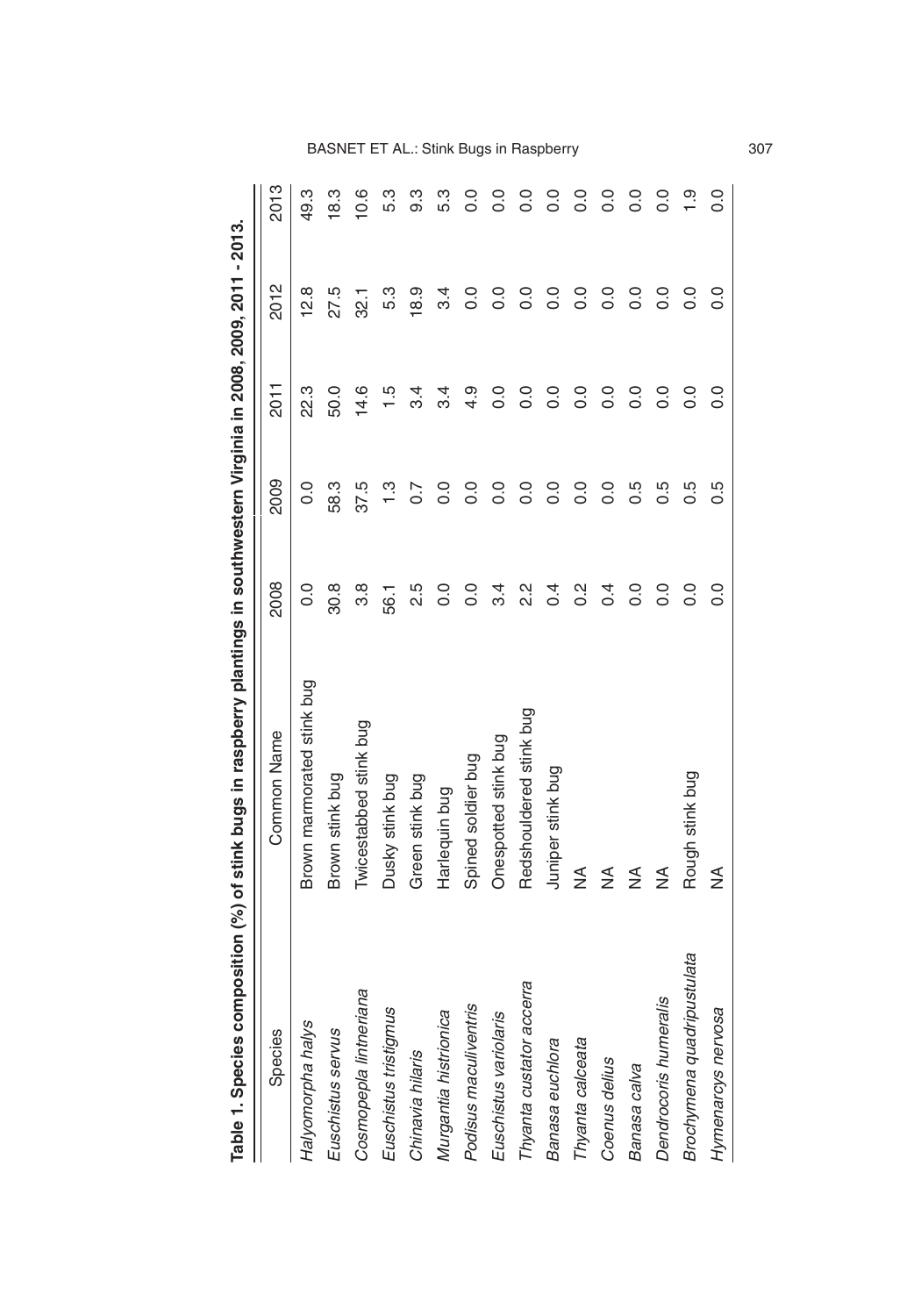| Year | Shannon-Weaver diversity<br>index $(H')$ | Shannon equitability<br>$(E_H)$ |
|------|------------------------------------------|---------------------------------|
| 2008 | 1.34                                     | 0.58                            |
| 2009 | 1.35                                     | 0.65                            |
| 2011 | 1.18                                     | 0.66                            |
| 2012 | 1.52                                     | 0.85                            |
| 2013 | 1.50                                     | 0.77                            |

| Table 2. Shannon-Weaver diversity index and Shannon equitability of |                                                              |  |  |
|---------------------------------------------------------------------|--------------------------------------------------------------|--|--|
|                                                                     | the stink bug species in raspberry plantings in southwestern |  |  |
|                                                                     | Virginia in 2008, 2009, 2011, 2012 and 2013.                 |  |  |

introduction (Temple et al. 2013), although without data on community diversity before and after, it is difficult to determine its impact on the rest of the community. Four species of stink bugs were found in rice fields in Florida, and *O. pugnax* was the predominant species (Jones and Cherry 1986). Brennan et al. (2013) reported 6 species of stink bugs on blackberries in Florida; *E. quadrator* was the major one. In Brazil, at least 54 stink bug species have been recorded in soybean (Panizzi and Slansky 1985), but only a few are economically important. Compared with other crops, the number of stink bug species found on raspberries in the present was relatively high. The higher species richness in the study was possibly due to multiple crops being grown on the research farm, including raspberry, apple, pear, plum, and cherry that are common feeding hosts of many stink bugs. Both raspberry and blackberry are the hosts of stink bugs (Kieffer et al. 1983).

*Halyomorpha halys* has become well-established in Virginia (Leskey et al. 2012). After the severe outbreak of this pest in 2010 in Virginia, it has become the dominant stink bug species in many cropping systems with possible displacement of native stink bugs. The establishment of an invasive species is always a threat to the native ecosystem and biodiversity because there is competition for space and food. This displacement of native species can disrupt ecological communities and have an adverse impact on the ecosystem (Elton 2000, Mack et al. 2000). Invasive species often arrive without natural enemies. If an invasive species establishes in a new area, it can have adverse ecological and economic effects (Paini et al. 2008). For establishment, an invasive species should have superior competitive ability compared with the native species (Paini and Roberts 2005). Some of the factors enabling *H. halys* to become established in a new habitat are lack of natural enemies, high abundance, wide host range, climatic factors, and potential to spread quickly.

**Seasonality of stink bugs in raspberry.** In the early part of the cropping cycle of primocane-bearing raspberries, the Japanese beetle, *Popillia japonica* (Newman), and green June beetle, *Cotinus nitida* (L.), were observed with stink bugs feeding on the berries. Stink bugs were found throughout the sampling period. The population of both adults and nymphs peaked early in the season and decreased gradually in the latter months in 2011 and 2012, but increased in 2013 due to the higher late-season activity of *H. halys* (Fig. 1). Adults were significantly more abundant than nymphs (*t* = -6.07; df = 12.1; *P* = 0.0001) (Fig. 2).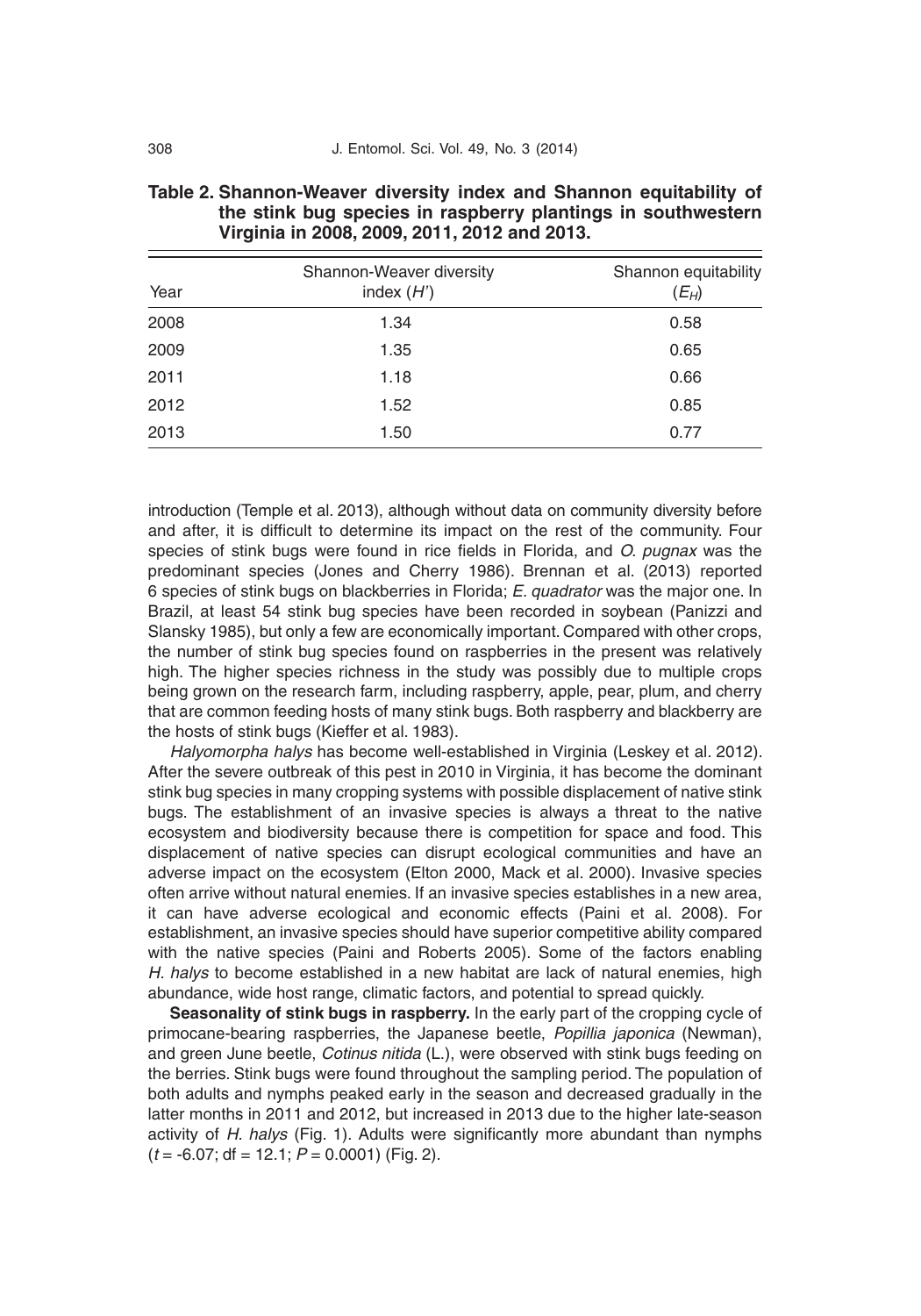**Use of raspberry as a host by stink bugs.** Both adult and nymph stink bugs were observed feeding on the ripening and ripe berries. Maxey (2011) reported that stink bugs feed on the berries by inserting their stylets between the drupelets. Coombs (2000) reported that the green stink bug from Australia, Plautia affinis (Dallas), feeds on green, ripening, and ripe raspberry. Information on raspberry plantings as a reproductive host is limited. Roy et al. (1999) pointed out that the presence of trichomes on the stem, leaves, and petioles of raspberry may hinder oviposition. Presence of a significantly higher population of adults as compared with nymphs, and absence of egg masses on the raspberry leaves strongly suggests that raspberry is not a common reproductive host. Other plants that grow within the raspberry plots or surrounding vegetation may be overwintering sites, and adults and nymphs may move to, and develop on raspberry fruits. Stink bug nymphs are highly mobile and can move to preferred host plants (Nielsen and Hamilton 2009). The study raspberry plot is bordered by apple and peach orchards and the movement of stink bug across these crops is possible. Pome fruits provide nutrients for reproductive development in early season and fat to be stored for diapause in the late season. However, Funayama (2004) found that *H. halys* that fed on apples produce fewer eggs.

In the area of introduction (Pennsylvania and New Jersey), *H. halys* has become the predominant species of stink bug and its phenology closely follows soybean development (Nielsen et al. 2011). Laboratory studies have shown that *H. halys* requires 538 DD (50°F base temperature) to complete development from egg to adult and climate data suggest that *H. halys* can have multiple generations per year in the warmer parts of the United States (Nielsen and Hamilton 2009). As *H. halys* expands its range and becomes



**Fig. 1. Seasonal occurrence of stink bugs in southwestern Virginia collected in raspberry plantings in 2011, 2012, and 2013.**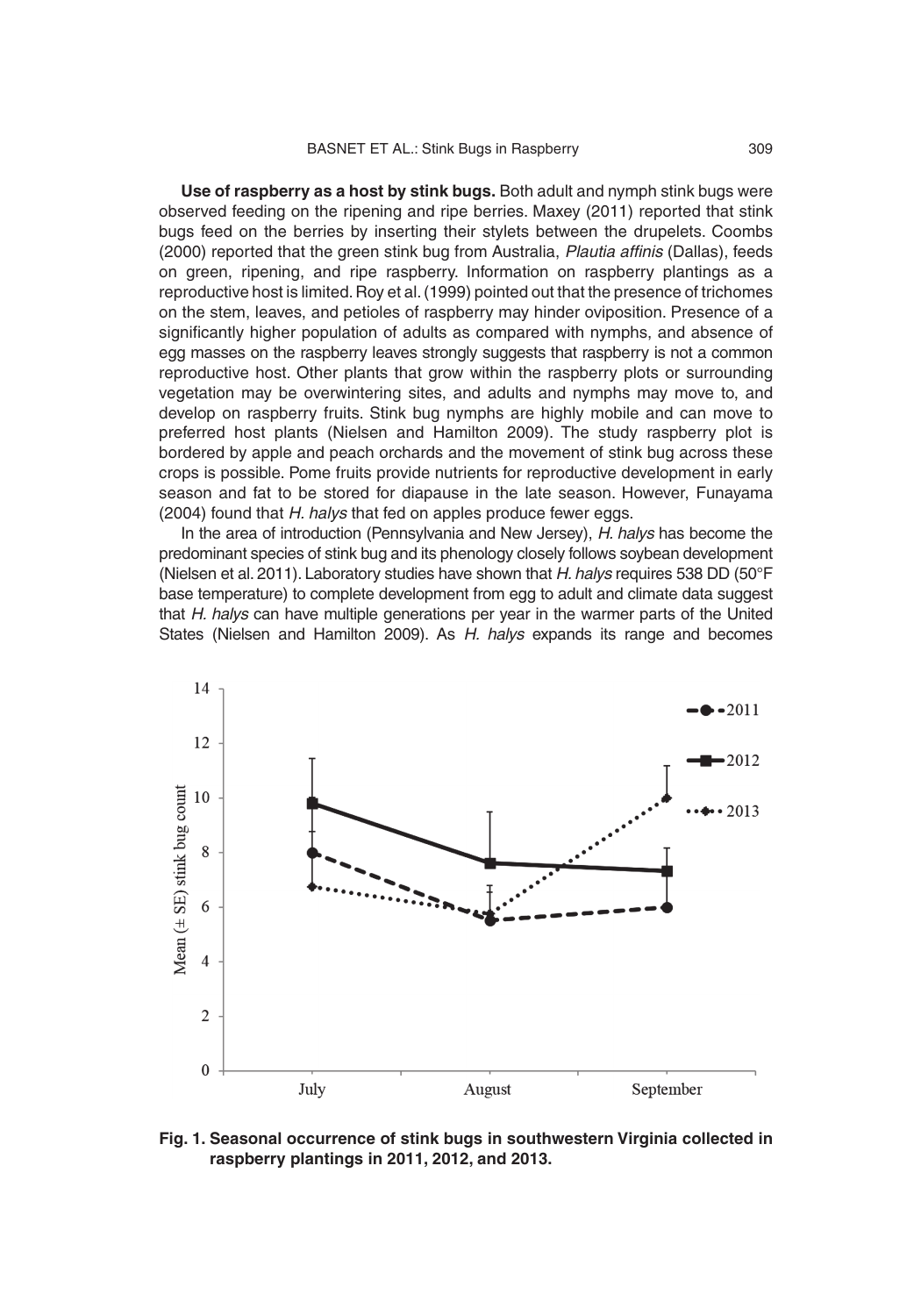

#### **Fig. 2. Adult and nymphal populations (Mean ± SE) of stink bugs collected in raspberry plantings at Kentland Farm (southwestern VA). Bars with**  different letters are significantly different ( $P \le 0.05$ )

established in the other regions of the USA, it will likely become a significant pest of soybean and other crops. These results could easily be applied to other field crops, such as cotton, corn and peanuts. The results suggested that in a 3-years period (2011 - 2013), the invasion of *H. halys* into a habitat substantially changed pentatomid species dominance in raspberries. The total impact of *H. halys* to commercial raspberries still needs to be determined by assessing damage, developing economic and treatment thresholds. This study on stink bug species composition in raspberry plantings helps to identify the stink bugs of economic importance and guide future management strategies for stink bugs.

#### **Acknowledgments**

The authors thank Carlyle C. Brewster for assisting in data analysis, Ryan Mays for his technical assistance in pruning the raspberry plantings, and Scott Bolling for helping to make wooden stakes to label the raspberry plot. We also thank the employees in Kentland Farm for assisting in plot management. This project was funded by BMSB SCRI grant IR-4 Specialty Crops Project funded by USDA NIFA, SCRI Grant No. 2011-51181-30937, and Southern Region Small Fruit Consortium.

## **References Cited**

**Brennan, S. A., O. E. Liburd, J. E. Eger and E. M. Rhodes. 2013.** Species composition, monitoring, and feeding injury of stink bugs (Heteroptera: Pentatomidae) in blackberry. J. Econ. Entomol. 106: 912-923.

**Coombs, M. 2000.** Seasonal phenology, parasitism, and evaluation of mowing as a control measure for *Nezara viridula* (Hemiptera: Pentatomidae) in Australian pecans. Environ. Entomol. 29: 1027-1033.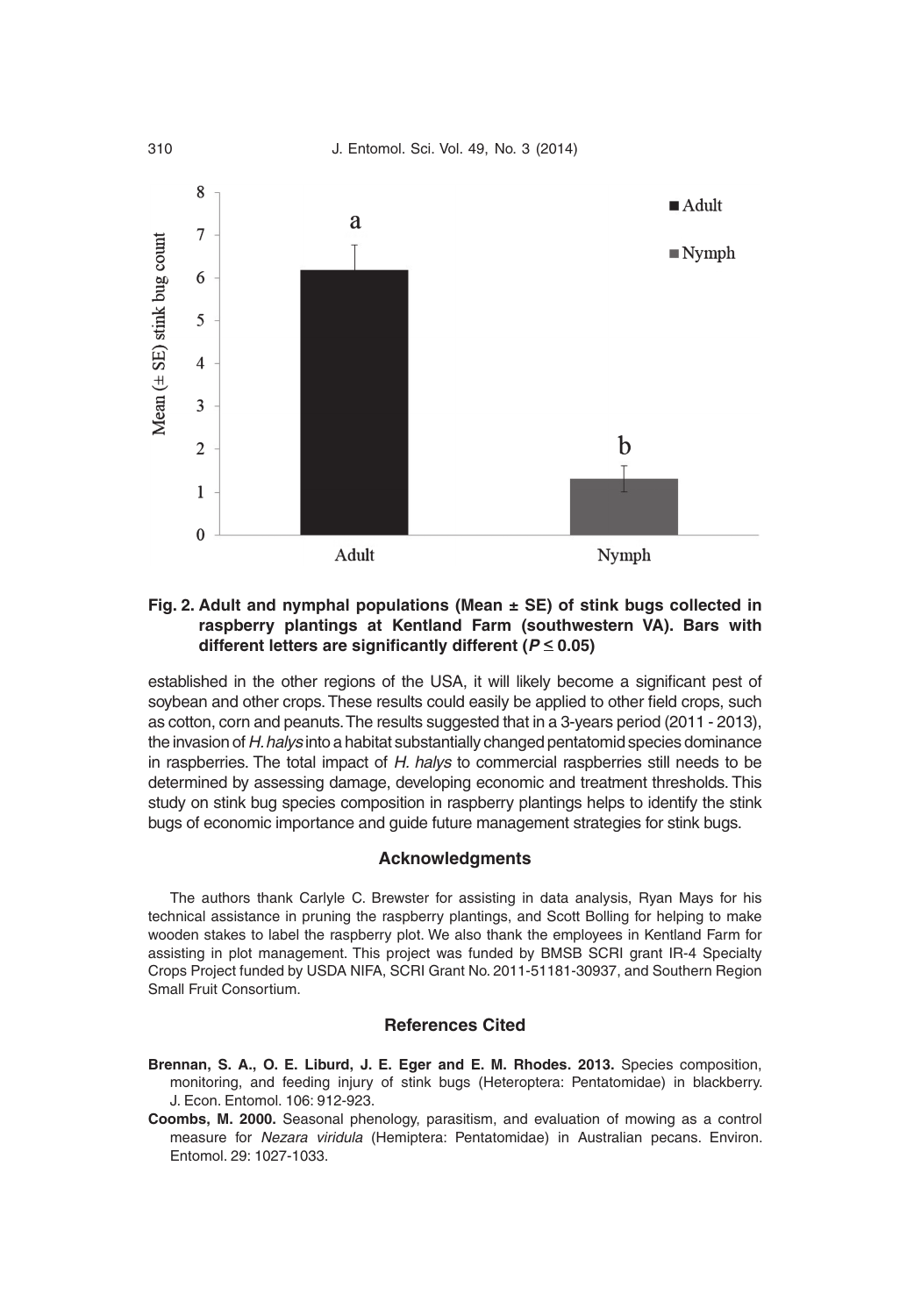- **Day, E. R., T. McCoy, D. Miller, T. P. Kuhar and D. G. Pfeiffer. 2011.** Brown marmorated stink bug. 2902-1100. http://www.pubs.ext.vt.edu/2902/2902-1100/2902-1100\_pdf.pdf.
- **Elton, C. S. 2000.** The ecology of invasions by animals and plants. University of Chicago Press. Chicago, IL.
- **Funayama, K. 2004.** Importance of apple fruits as food for the brown-marmorated stink bug, *Halyomorpha halys* (Stål) (Heteroptera: Pentatomidae). J. Appl. Entomol. Zool. 39: 617-623.
- **Hoebeke, E. R. and M. E. Carter. 2003.** *Halyomorpha halys* (Stål) (Heteroptera: Pentatomidae): A polyphagous plant pest from Asia newly detected in North America. Proc. Entomol. Soc. Wash. 105: 225-237.
- **Hoffman, R. L. 1971.** The insects of Virginia: no. 4. Shield bugs (Hemiptera: Scutelleroidea: Scutelleridae, Corimelaenidae, Cydnidae, Pentatomidae). Virginia Polytechnic Inst. and State Univ. Res. Div. Bull. 67: 1-61.
- **Jones, D. and R. Cherry. 1986.** Species composition and seasonal abundance of stink bugs (Heteroptera: Pentatomidae) in southern Florida rice. J. Econ. Entomol. 79: 1226-1229.
- **Kamminga, K. L., D. A. Herbert Jr., T. P. Kuhar, S. Malone and A. L. Koppel. 2009a. Efficacy** of insecticides against *Acrosternum hilare* and *Euschistus servus* (Hemiptera: Pentatomidae) in Virginia and North Carolina. J. Entomol. Sci. 44: 1.
- **Kamminga, K., D. A. Herbert Jr., T. P. Kuhar, S. Malone and H. Doughty. 2009b.** Toxicity, feeding preference, and repellency associated with selected organic insecticides against *Acrosternum hilaris*, and *Euschistus servus* (Hemiptera: Pentatomidae). J. Econ. Entomol. 102: 1915-1921.
- **Kamminga, K., D. A. Herbert, Jr., S. Malone, T. P. Kuhar and J. Greene. 2009c**. Field guide to stink bugs of agricultural importance in the upper southern region and mid-Atlantic states. Virginia Coop. Ext. Pub. 444-356.
- **Kieffer, J. N., C. H. Shanks and W. J. Turner. 1983.** Populations and control of insects and spiders contaminating mechanically harvested red raspberries in Washington and Oregon. J. Econ. Entomol. 76: 649-653.
- **Koppel, A. L., D. A. Herbert Jr., T. P. Kuhar and K. Kamminga. 2009.** Survey of stink bug (Hemiptera: Pentatomidae) egg parasitoids in wheat, soybean, and vegetable crops in southeast Virginia. Environ. Entomol. 38: 375-379.
- **Leskey, T.C., G.C. Hamilton, A.L. Nielsen, D. Polk, C. Rodriguez-Saona, J. C. Bergh, D. A Herbert Jr., T. P. Kuhar, D. G. Pfeiffer, G. Dively, C. Hooks, M. Raupp, P. Shrewsbury, G. Krawczyk, P. W. Shearer, J. Whalen, C. Koplinka-Loehr, E. Myers, D. Inkley, K. Hoelmer, D. H. Lee and S. E. Wright. 2012**. Pest status of the brown marmorated stink bug, *Halyomorpha halys* (Stål) in the USA. Outlooks Pest Manag. 23: 218-226. Online. DOI: 10.1564/23oct07.
- **Mack, R. N., D. Simberloff, W. M. Lonsdale, H. Evans, M. Clout and F. A. Bazzaz. 2000.** Biotic invasions: Causes, epidemiology, global consequences and control. Ecol. Appl. 10: 689-710.
- **Maxey, L. M. 2011.** Pest management of Japanese beetle (Coleoptera: Scarabidae) and a study of stink bug (Hemiptera: Pentatomidae) injury on primocane-bearing caneberries in southwestern Virginia. MS thesis,Virginia Polytechnic Inst. and State Univ.
- **McPherson, J. E. and R. McPherson. 2000.** Stink bugs of economic importance in America north of Mexico, CRC Press, Boca Raton, FL.
- **McPherson, R. M., J. W. Todd and K. V. Yeargan. 1994.** Stink bugs, Pp. 87-90. *In* Handbook of soybean insect pests. Entomol. Soc. Am. Lanham, MD.
- **Nielsen, A. L. and G. C. Hamilton. 2009.** Life history of the invasive species *Halyomorpha halys* (Hemiptera: Pentatomidae) in northeastern United States. Ann. Entomol. Soc. Am. 102: 608-616.
- **Nielsen, A. L., G. C. Hamilton and P. W. Shearer. 2011.** Seasonal phenology and monitoring of the non-native *Halyomorpha halys* (Hemiptera: Pentatomidae) in soybean. Environ. Entomol. 40: 231-238.
- **Paini, D. R. and R. D. Roberts. 2005.** Commercial honey bees *Apis mellifera* reduce the fecundity of an Australian native bee *Hylaeus alcyoneus.* Biol. Conserv. 123: 103-112.